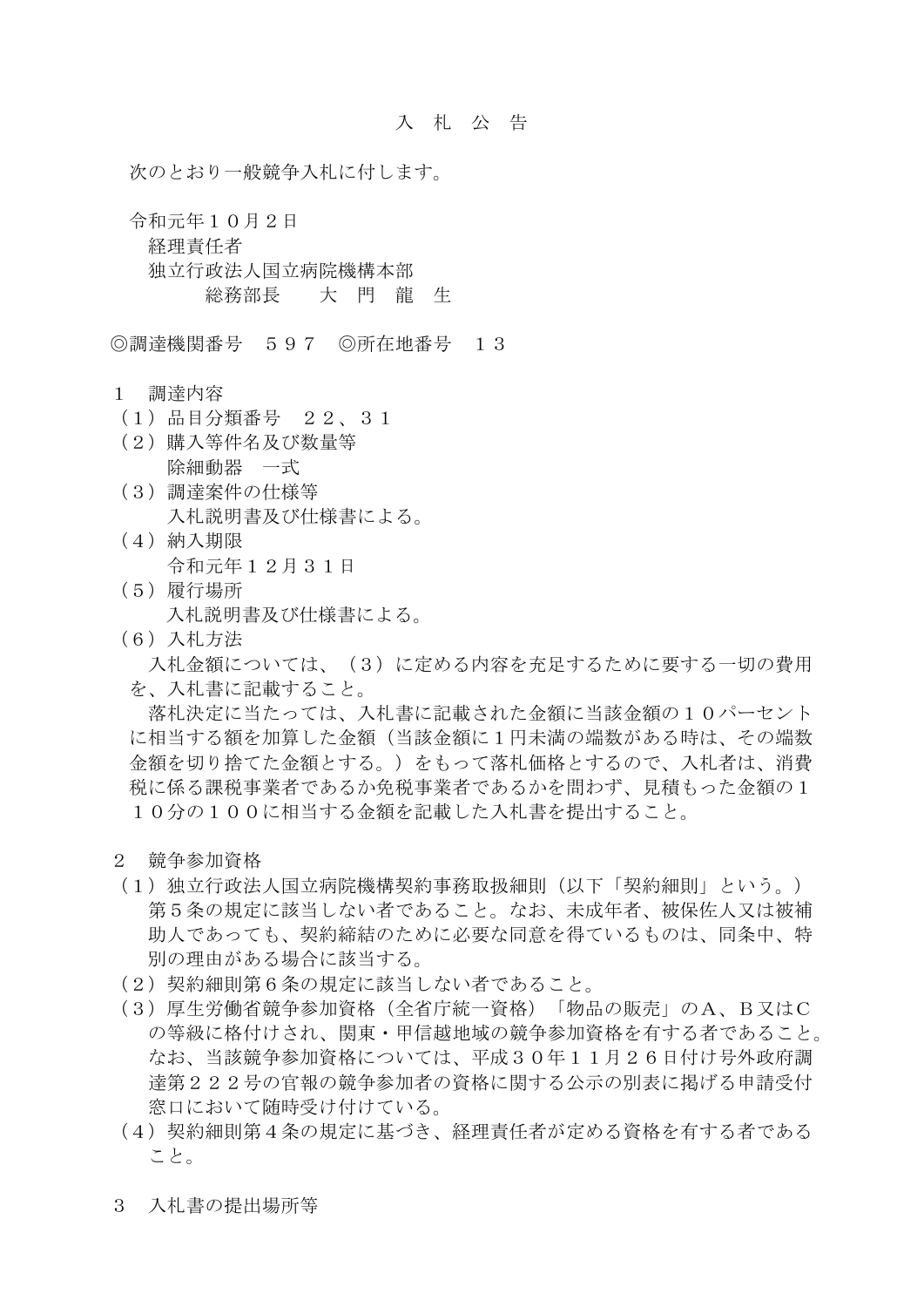- (1)入札書の提出場所、契約条項を示す場所
	- 〒152-8621
	- 東京都目黒区東が丘2丁目5番21号
		- 独立行政法人国立病院機構本部 総務部総務課会計係 荻原 剛之
			- 電話 03-5712-5050
- (2)入札説明書の交付方法 上記3(1)の場所にて交付する。
- (3)入札書等の受領期限 令和元年11月22日(金)17時00分 (郵送する場合には受領期限までに必着のこと)
- (4)開札の日時及び場所 令和元年11月27日(水)14時00分 国立病院機構本部会議室32(3F)
- 4 その他
- (1)入札及び契約手続に使用する言語及び通貨 日本語及び日本国通貨
- (2)入札保証金及び契約保証金 免除
- (3)入札者に要求される事項

 この一般競争に参加を希望する者は、封印した入札書に本公告に示した業務 を遂行できることを証明する書類を添付して入札書の受領期間内までに提出し なければならない。

 なお、入札者は、開札日の前日までの間において、経理責任者から上記証明 となるものについて説明を求められた場合には、これに応じなければならない。

- (4)入札の無効 本公告に示した競争参加資格のない者の提出した入札書、入札者に求められ る義務を履行しなかった者の提出した入札書は無効とする。
- (5)契約書作成の要否 要
- (6)落札者の決定方法 本公告に示した業務を遂行できると経理責任者が判断した資料を添付して入 札書を提出した入札者であって、契約細則第21条の規定に基づいて作成され た予定価格の制限の範囲内で最低価格をもって有効な入札を行った入札者を落 札者とする。
- (7)詳細は入札説明書による。
- 5 Summary
- (1) Official on charge of disbursement of the procuring entity : Tat suo Daimon, Director, General Affairs Department, National Hospital Organization Headquarters.
- $(2)$  Classification of the services to be procured : 22, 31
- (3) Nature and quantity of the services to be required : Defibrillator 1 set.
- (4) Delivery deadline : December 31th, 2019.
- (5) Fulfillment place : as provided in the tender documents.
- $(6)$  Qualification for participating in the tendering procedures : Suppliers eligible for participating in the proposed tender are those